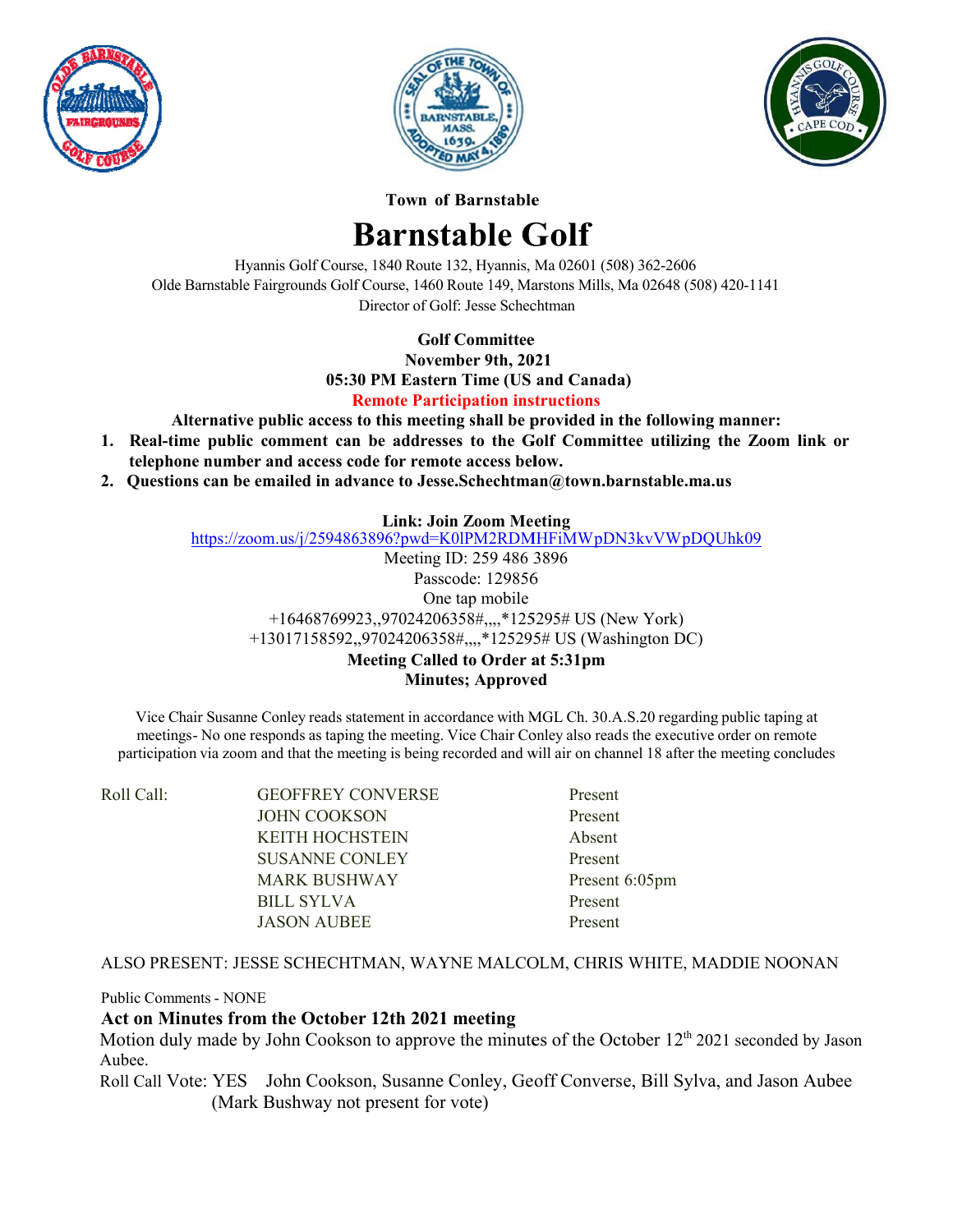#### **Director of Golf Report- Jesse Schechtman**

 -This past storm was the worst tree damage we have seen since hurricane Bob per Chris. The amount of downed trees affected playability due to safety and accessibility issues. The maintenance crew has been removing the trees that potential could damage turf first and move on from there. We have hired a local company to assist with tough to reach areas, large trees and widow makers our crew is not set up to remove.

 -The eversource project has resumed at Hyannis Golf Course which will result in range closures and parking lot disruptions for the next few weeks, sorry for any inconvenience.

 -Hyannis golf cart lease has been approved for a 1 year extension which will mean next year we can put out a request for proposal for a new cart fleet for both courses at the same time hopefully generating a cost savings.

-As of November 1<sup>st</sup> forecasted revenues are up over 180 thousand dollars over projection. This is great news as golf is still doing strong numbers and we had to be closed some time due to the storm.

 -The Cuda classic tournament raised over 10 thousand dollars for the Cuda Center in Hyannis and the Turkey Open generated 1400 dollars for local food pantries. Also in response to Jason's question about having an endowment option to raise money for the courses from last months meeting, we still are looking into it.

 Susanne asked if Olde Barnstable will reopen or not, Jesse explained at this time most likely not. John Cookson asked if Public Works can help with the cleanup. Maddie Noonan explained the town is still clearing the roads and other sensitive areas. Bill Sylva stated Hyannis looks great and that he is not surprised about Olde Barnstable.

 John Cookson asked what the average number of people is for the family pass; Jesse suggested 2.5 is a good average. John also asked if there is a better way to separate pass holder tee times from public play tee times on the chelsea tee time system. Jesse explained that this is a software issue with cheslea and he will look into any possible updates that could be made.

#### **Director of Golf Maintenance Report- Chris White**

 -Chris thanks former employee Ryan Mulligan who has just taken another with the Town for all his hard work at the golf department. The cleanup from the storm has gone very well but every time we get a little wind there is a chance more trees will come down so safety has been our number one priority. The dump truck is currently not working we hope to have it back by Friday this week. We have a small staff right now so things take a little more time than usual. Als all the seasonal staff will be done by Thanksgiving.

Mark Bushway asked if the range will be open at Olde Barnstable. Jesse- the range will be closed but we plan on having the shop open at some point for credit book to be used.

**Schedule of Winter Meeting**s- Vice Chair Susanne Conley explained that typically the committee does not a meeting in winter, typically February, topic discussed.

Motion to cancel March Golf Committee meeting duly made by Geoff Converse Seconded by John Cookson

Roll call vote; vote all in favor